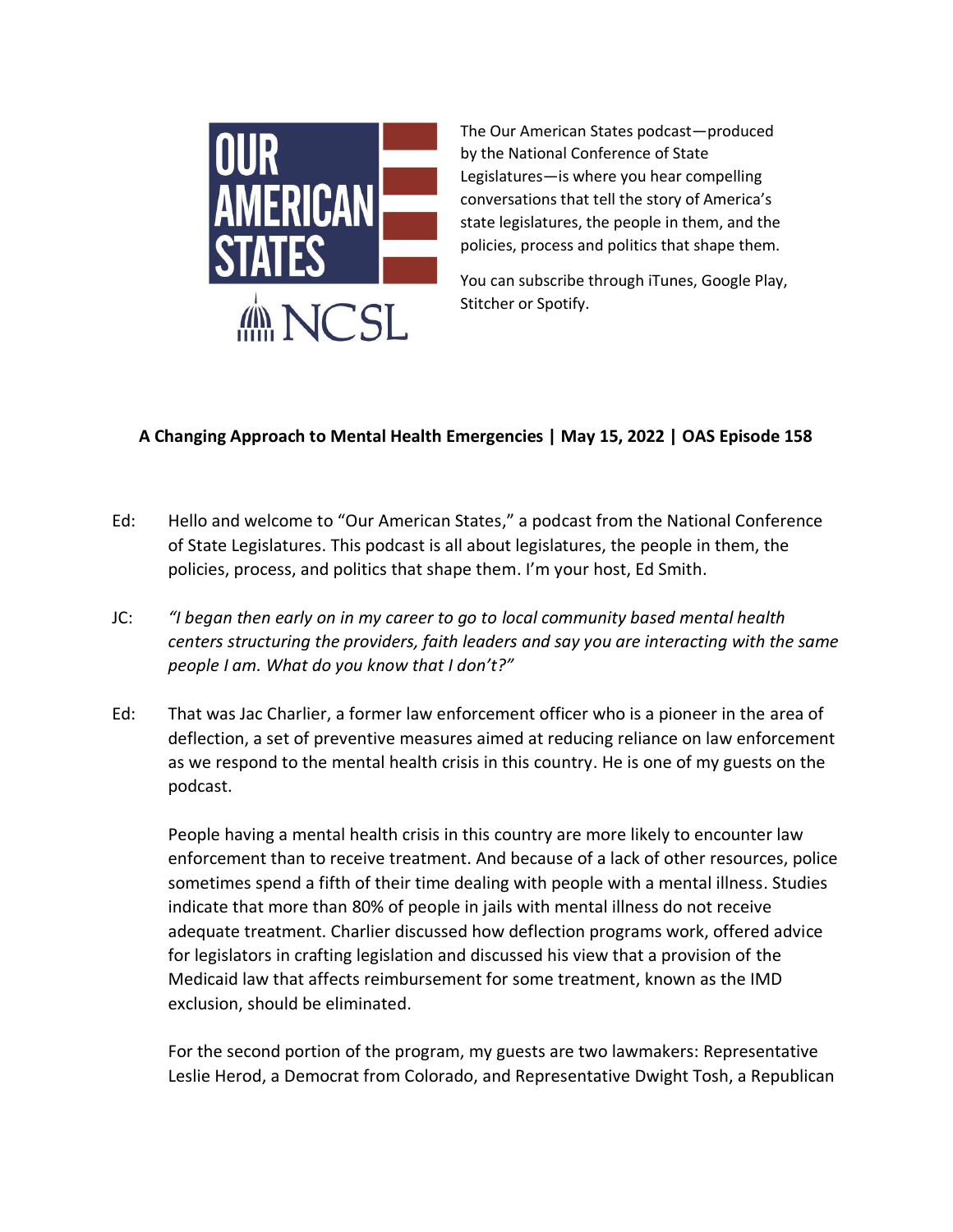from Arkansas. Both have worked on legislation in their states to better address this issue.

Here is our discussion starting with Jac Charlier.

Jac, welcome to the podcast.

- JC: Thank you Ed. I'm glad to be here today.
- Ed: Hey well thank you so much for coming on the show. We are going to discuss the mental health crisis this this nation is facing. But before we get into that, I wonder if you could just spend a minute telling our listeners about your background and how you came to do the work that you are doing now?
- JC: Sure. That sounds good and always a great place to start. So, three big strands of my background that are really relevant to our conversation today around Mental Health Awareness Month and the topic of deflection. First, I come from the world of law enforcement. In Illinois, I was a state parole officer, a district commander and finished up my time as a deputy chief with Illinois State Parole. And what that did, and into this conversation today, brings in kind of the enforcement side of the question. What are those elements where law enforcement is interacting with people on the streets and what does that look like. But the second strand that quickly emerged out of that is the realization that I had, for which I take no credit other than knowing that the training that I had received about enforcement, other words, getting at crime reduction that way, wasn't sufficient for what I was seeing and encountering on the streets, which were issues of mental health, drug use, homelessness and all the attending issues.

And so, the second strand is I began then very early on in my career to go to local community based mental health centers, drug treatment providers, faith leaders and say you are interacting with the same people I am, what do you know that I don't? And from that began my education thanks to others on understanding mental health and on understanding drug addiction, understanding homelessness, understanding domestic violence. Things I had not been taught on from the enforcement side. So, you put enforcement together then with a really beginning strong understanding of clinical behavioral health and social service world. And then finally the third strand that will play into the conversation today about deflection and responding best to issues of mental health is that I am a trained community organizer of the Saul Alinsky school in Chicago. Now a community organizer is not an activist nor an advocate. Those are elements sometimes involved, but it is about bringing together the institutions and the people and communities to solve shared problems and challenging, challenges, that those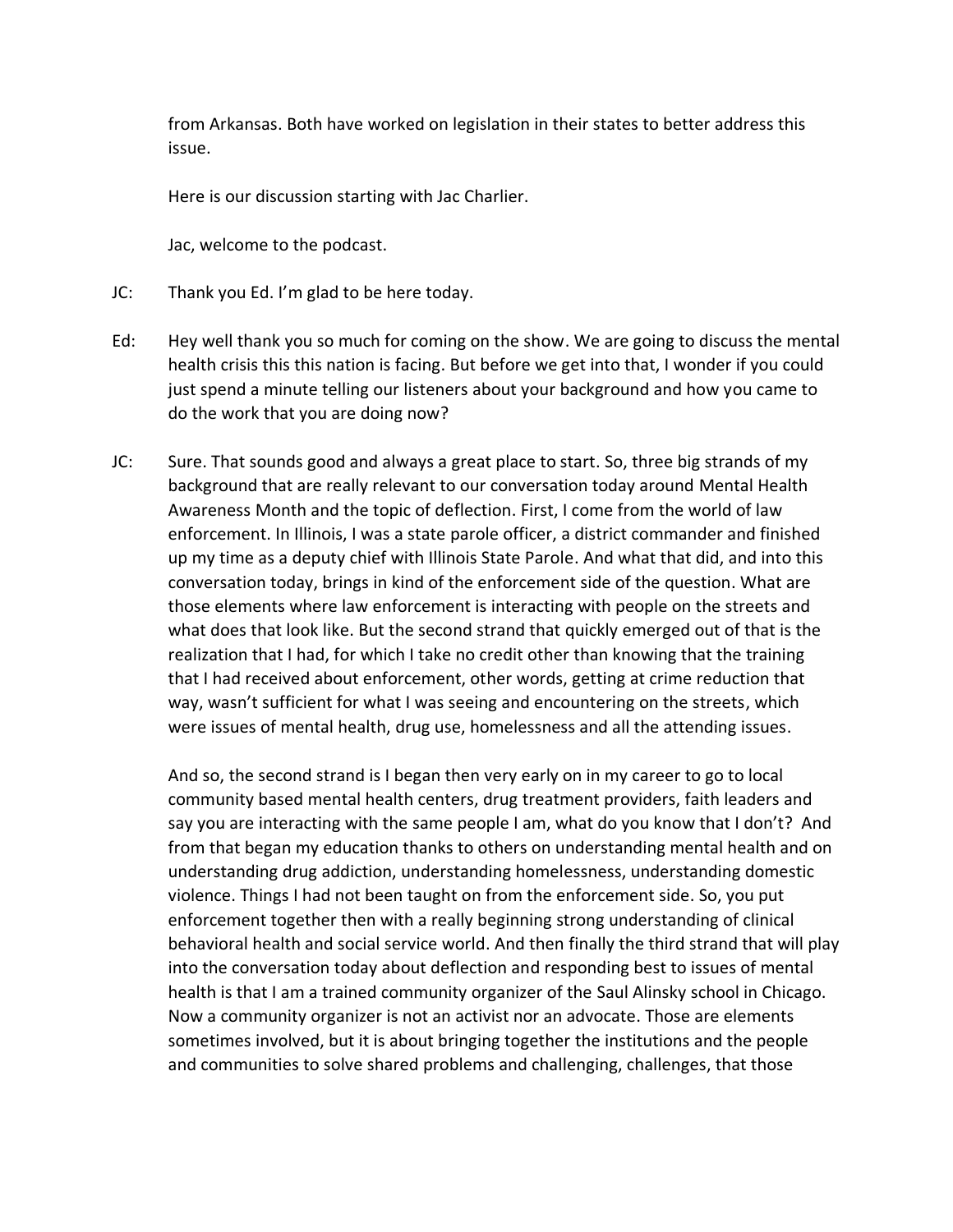communities are facing. So those three strands together will get us right to the topic of deflection today.

- Ed: So, you mentioned it is Mental Health Awareness month and a good time to take on this topic. One of the things that I think many people find kind of amazing is that someone who is having a mental health crisis has a better chance of encountering law enforcement than they do any appropriate treatment providers. Why is this the case? And what is it that is being done about it?
- JC: Certainly it is a multitude of reasons of why it is that law enforcement is on scene, present in responding to mental health issues. The first one is really obvious and easy to get at, of course, is we are all trained to dial 911. And so 911 has become the default across the United States for much more than emergencies. The second reason and this is very important because everybody might not know this even though it seems obvious, social services runs generally 8:30 till 5. Police run 24/7. So even if you did not have the desire to call 911, the reality is there is often nobody else to call and certainly outside of and it might not be 8:30 to 5, it might be 7-to-7 on Monday through Friday only. You don't have anybody else to call so you end up right back at that first point of at least calling the police even if not on 911 and the police get dispatched. But that leads us right to the 988 rollout that is coming later this year in July 2022 across the country and the beginning of the rollout for 988 to begin to untrain us to call 911 for everything that goes on in regards to say a mental health issue that is happening.

But those first two reasons are really it. It is the number that we all know. We all pick it up, dial it. Kids are taught it in school and so it is built in. And, secondly, even if you wanted to call someone else until 988 comes in and that will take quite a few years for that entire structure, you are going to end up probably back in 911 or something close to that that reaches the police. Maybe fire and the EMS too, to be sure, and that's going to roll you right back there because the social services isn't operating 24/7.

Ed, one of the realities that people might not be familiar with of why it is that some law enforcement encounters at times with people who have mental health challenges presents a challenge in and of itself are these two reasons. First of all, when an officer is on the street and she is giving commands or instructions or guidance to someone, a person with mental health possibly with substance use disorder or possibly a person using drugs in addition to that might not understand or be responsive to the commands. So, from the officer's perspective, she is giving instructions and guidance to someone and that person is not responding in the way that the officer needs or wants them to respond. That might not be obvious to a lot of folks if you've not seen or been part of these encounters.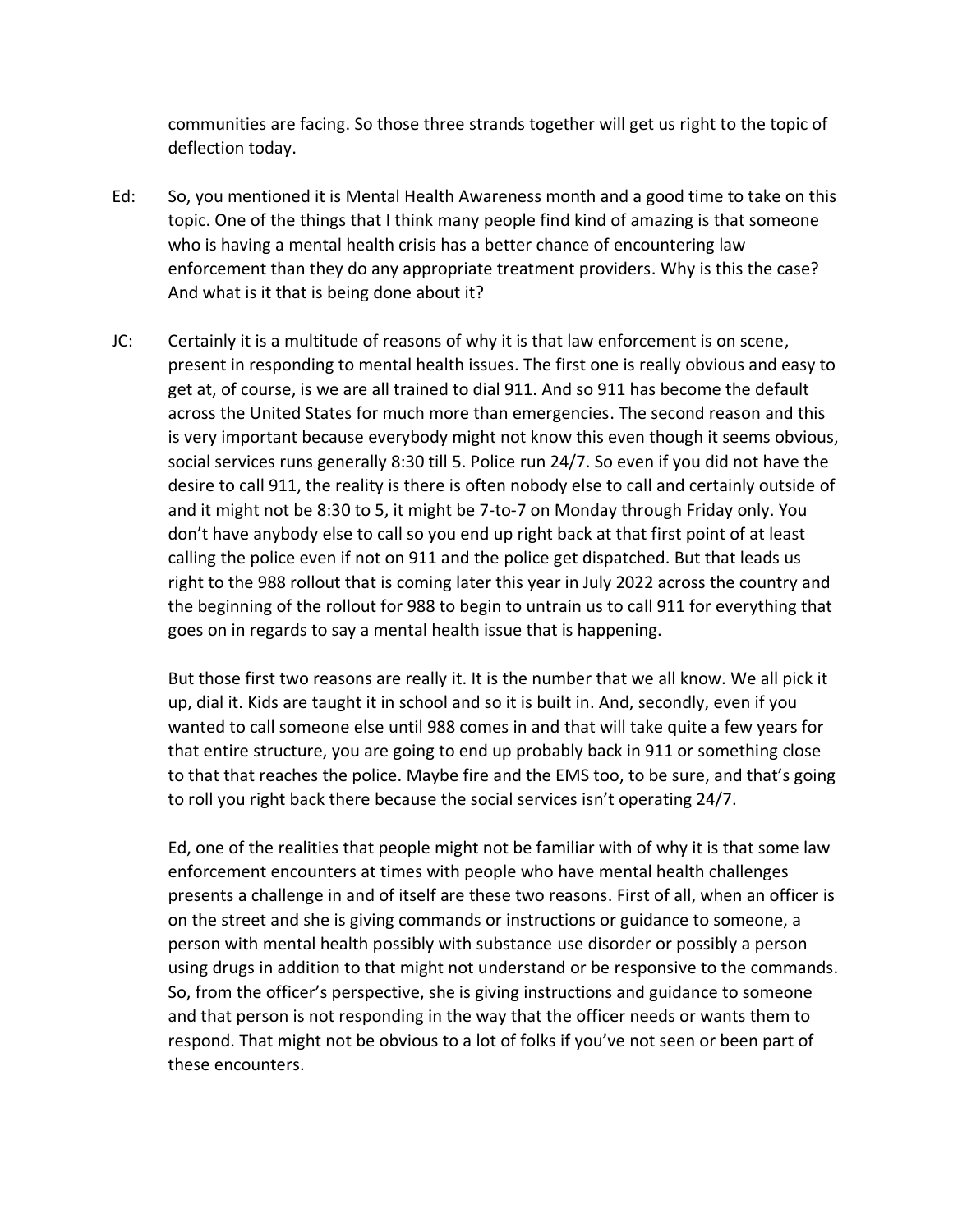The second thing that happens is that officers might misread at times depending on their background and understanding and knowledge of mental health, might misread the interactions with someone who has a mental health issue. Again, possibly also with drug use on top of it which is very common. The co-occurring part of this and so they misread those actions that that person is doing as well as possibly statements they are making as a public safety threat towards the officer, towards her partners or towards the community.

So you get non-responsiveness to the commands, instructions or guidance given. Then you get a perception that this some kind of public safety issue unfolding. You put those together and you land at the place of why it is that the field of deflection has emerged onto the scene very rapidly in the United States after a lot of innovation going on very rapidly in the last seven years. The field of deflection, right, writ large, which is a whole range of early upstream prevention type of efforts and initiatives as well as those that focus just on crisis. Although in deflection, we don't want you focused just on crisis. We want to get it early, upstream. Prevention, as I said, and these are community based initiatives. What we are trying to get at is situations where the encounters with police are reduced when appropriate and handled by others for who the issue of a person not responding to instruction or commands is not an issue. And for whom their background, experience, education, lived experience will allow them to see and understand what is going on not through the lens of a challenge to public safety because most of the time with mental health, there is not actual challenge to public safety, but through the lens of a clinical engagement approach.

## *(TM) 08:49*

- Ed: So what does that look like on the street? How is that different from the scenario you just described where the officer there, is there, she is trying to give instructions. Is there someone else with the officer who helps with that?
- JC: So in deflection, again, the field of deflection writ large these broad base, community based initiatives where the community is deciding how it is that we are going to respond to issues of behavior health, of mental health, of drug use in a way that fits with how our community would like to see that happen. So, on an actual sort of gradual level, there are a variety of options and approaches that can be taken in deflection. The word co-responder, which most people didn't know two years ago, now probably a lot of people listening to this podcast will know the world co-responder. That implies some kind of law enforcement officer, fire or EMS with somebody who has behavior health background, social work, peer, person with lived experience going side by side often in real time.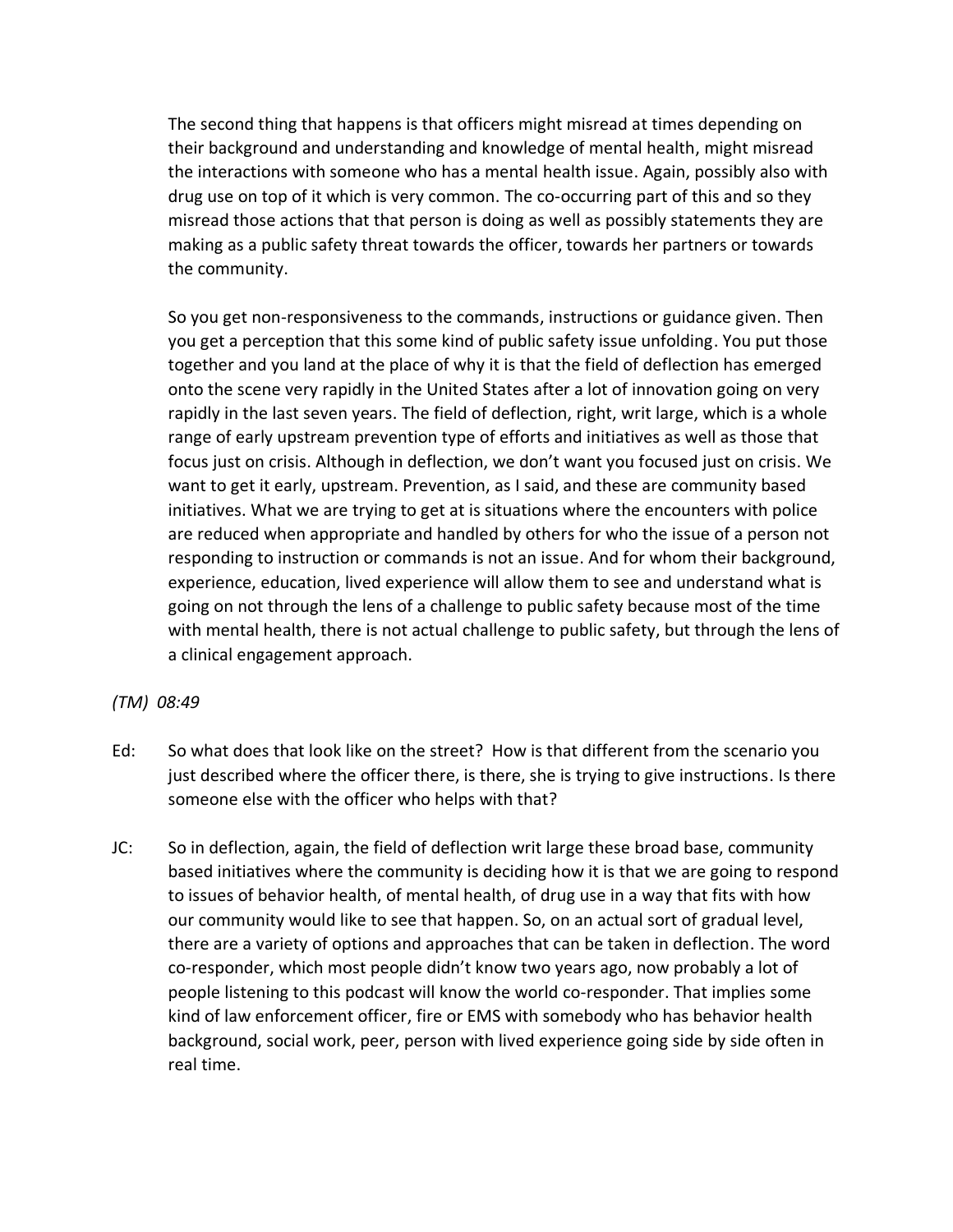There is another what we call the three prongs of deflection. One is co-responder. The other one is community responder where you will have no first responders so you will have no police, no fire, no EMS, but it might be two people. It might be one person who has lived experience, who is a peer and I cannot say enough especially to your audience of the value of people lived experience and peers being brought in professionally. Their experience is extremely relevant to this conversation of deflection and Mental Health Awareness month and responding to issues of mental health. But so, in a community responder, you have no first responder as I said, but you do have one to two or some kind of team responding if you will. Possibly not in real time necessarily. You know, no lights and sirens; not that kind of thing. … Two people showing up dressed however they are dressed and really prepared and ready for it.

And then there are times where, in fact, you do have more of a police responder approach and there are several models out there of that where you will have a police officer responding with peers, recovery or sometimes the police alone right. It depends on the ability and the resources of a jurisdiction, the police alone responding and that's in those cases where training and education and background of the officer because she is alone in that response so she has to carry all of that weight. There is nobody with her. That is critical for that type of response and then the other part to your question is we think of that as what we call a defection of the point of encounter, the POE. The POE is where our minds go where smartphone cameras capture video of. But in reality, the trick of deflection and where the actual work of deflection happens in responding with people with mental health issues and the success of these initiatives isn't at the point of encounter. We call that the one-tenth point of deflection. It is at the nine-tenths of deflection of everything that happens after the point of encounter to relentlessly engage with the person, get close to them, stay close to them, provide them support, guidance and motivation. Help them move through the system. Help them follow up referrals. Take them there. Walk through them with whether they are in-services or not and be with them. That is really the nine-tenths of deflection interventions that matter.

So, the response to your question, your listeners on this podcast will think of oh coresponder, community responder, police responder. But because of their legislative role, it is really what comes after that. That nine-tenths part of deflection where the interventions that actually cause change in people's lives happen.

Ed: Well I think you are right that most of us do think of just that point of encounter as being the issue and an excellent point that this is really something that is far more involved and takes a lot more follow up. Many of us are aware that this is happening because we started to read about it after all the protests and George Floyd and all of that sort of thing. It certainly brought a lot of talk about how to change the way the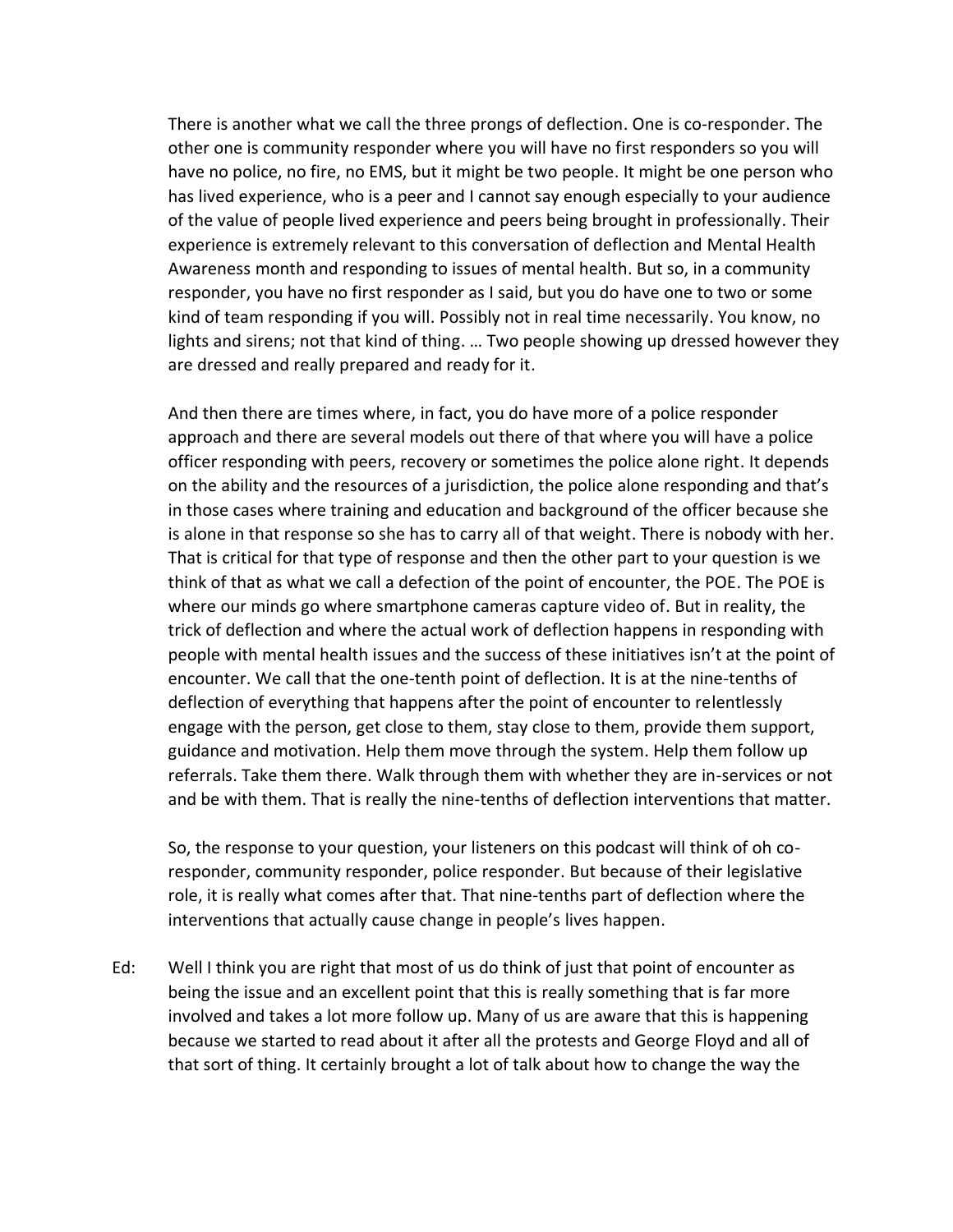police work, but how much of this is actually happening? Is this going on in a lot of communities around the country and most of us are just not aware of it?

JC: Most are not aware of it. Or, I will say it better. Prior to the last two years, like anything else unless you were in the field of deflection. So, for example, I am one of the cofounders of both the field and movement of deflection, and so for the last seven years, I get to do this stuff. But if you weren't in that up until two years ago, like anything else you probably weren't paying a lot of attention to it. That could be true of any profession in any field. So, prior to two years ago, absolutely not only was deflection on the move, it was developing in a number of sites that have existed.

I'm going to take actually the substance use disorder side of this. It went from just a handful of deflection sites only five, six, seven years ago to well over 1,000 sites. What has happened in the last two years--and very important that the audience for this podcast of legislators are paying attention to this now--is the public demand for deflection has substantially increased. That's the big difference. The awareness of deflection whether it is for mental health. Whether it is for drug use. Whether it is for issues of homelessness. Whatever it might be. The range of things where we want to leverage police, fire and EMS contacts and the systems that are needed to address these issues. It's the awareness and the interest and the demand and desire for those that has absolutely changed.

And on the mental health side, the biggest change has been twofold. So, on the people who use drug side, the substance use disorder side, it's been just a growth and scaling of the programs very rapidly. On the mental health side where some of these initiatives have existed for quite a while, but kind of on their own, you have seen a much greater focus specifically on mental health crisis response right. Because that has been in the public eye quite a bit so that's one area of growth that has really accelerated in the last two years. And the other one and this is really good because in the field of deflection, we have talked about the program in Oregon CAHOOTS. Everybody now knows about CAHOOTS probably in your listening audience. But prior to two years ago, a small number of us knew about CAHOOTS. CAHOOTS falls into generally this thing we call the community responder form of deflection. As I said earlier where there are no first responders in it, but you have behavioral health, lived experience. They are probably working with first responders behind the scenes. In fact, they are in some way, shape or form. But they are not the ones arriving at the scene. That's been the second big development on the mental health side in these last two years.

*(TM): 15:19*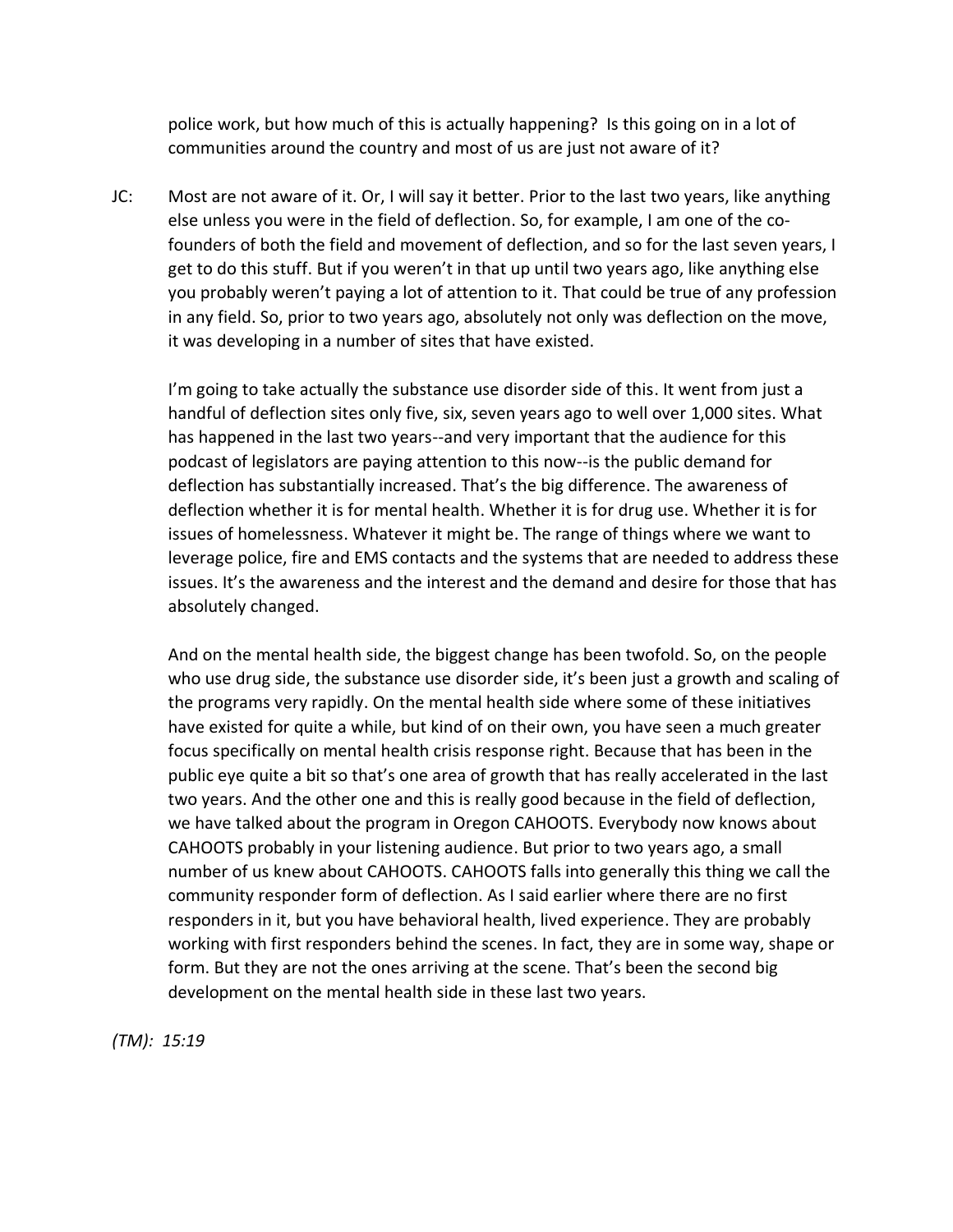- Ed: So Jac, tell me about these five pathways. You had mentioned this in alluded to this earlier so can you break that down for us on how those five pathways work?
- JC: When we look at the field of deflection in the United States and that's what we have been doing is this field and this movement has been rapidly growing what we find are basically five different ways that you can do deflection or hybrids of the five different ways. And that matters for a few reasons. One is for legislators; we would prefer that you introduce legislation that covers all five pathways and so the White House model deflection law is a way of looking and understanding how do you do that legislatively and from a policy stand point instead of doing it from a single approach. In other words, finding something somewhere in the country maybe in your own state that you think is good, but there are other ways to do it. And so the five pathways are things like selfreferral, active outreach, no locks on plus, officer prevention, officer intervention pathways. And what you are doing is you are setting up your local counties, parishes, villages, cities, townships to have access to the full range of deflection that might be possible that best fits their local context, their local resources and the challenges that they are trying to address or problems they are trying to solve versus doing something on a pilot. For example, even a multisite pilot in a state off of a single approach or a single way of understanding deflection. Whatever that deflection is doing in the mental health space. And then that is all that you give your state is that one approach.
- Ed: Jac our audience of course includes legislators and legislative staff. What do you think their role is in taking on this mental health challenge?
- JC: State legislators have a key role in building out the growth and development of deflection in their state. As it stands now, villages, counties, municipalities, parishes can do deflection on their own right now. But the state must set up the framework for the legislative and policy elements that are needed to make this go. Fund engagement. Relentless engagement and outreach. Often the funding streams right now in the United States are funding clinical services only. In other words, I have to go out and provide a clinical service to a person who has a mental health issue. But there are lots of other things going on with that person that might not fall in the clinical realm, but for which absent that, the clinical intervention isn't going to have the impact it needs or it might not have any impact at all. So, fund engagement and fund outreach even if no clinical work is being performed. Lived experience, peers. That's where they come in because if we don't get to the folks early through outreach and engagement, we are then only waiting for the crisis to happen. Treatment capacity. … So, what are the resources I have in my community, Jac, if I build a deflection initiative, what are the resources I have that I can then use once someone is deflected from that one-tenth point of encounter to the nine-tenth. What do I have?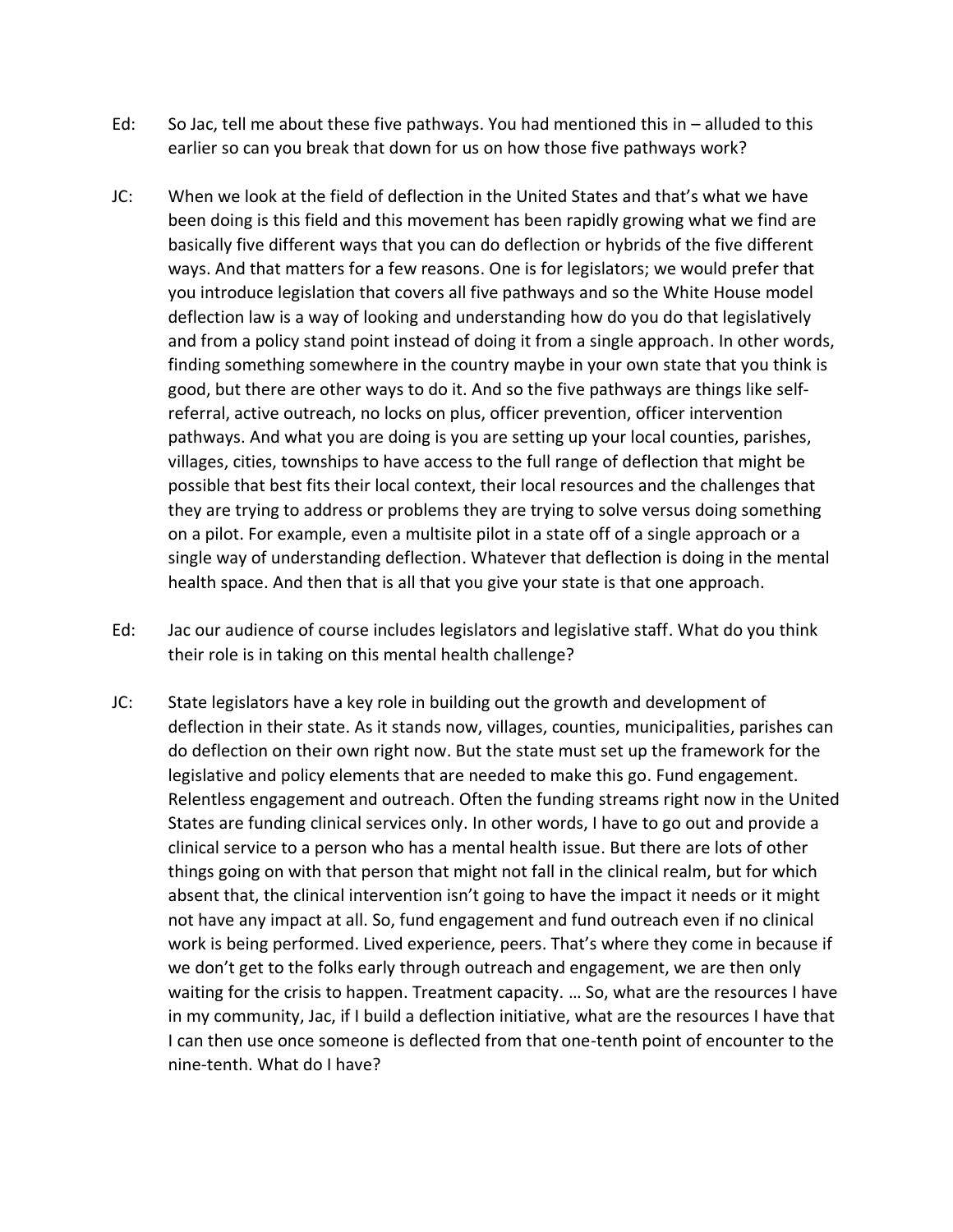Treatment capacity matters because once you've built deflection, they will come. Officers, fire, EMS and community response teams will absolutely begin to use it and so you need the resources there.

And finally, the last thing I'm going to say, and I know this is for state audiences, but they interact with federal folks, is the [Medicaid] IMD exclusion is a huge, huge element that we need to address in the United States. I won't get into that more. Your listeners will know it. But in terms of treatment capacity, which I was just talking about, the change in the IMD at the federal level will help and benefit the states to expand their treatment capacity in this area. The greatest change that could happen would be changing the IMD exclusion.

- Ed: Well, Jac, thank you so much for sharing your expertise on this topic. It's actually I think a very positive discussion because there is a lot that can be done that we all know is a serious problem. Take care.
- JC: Thanks Ed.
- Ed: I will be back right after this with our discussion with our two legislators.
- *(TM): 19:30 music/advertisement*
- Ed: Representatives Herod and Tosh welcome to the podcast.
- T: Good to be here.
- H: Thanks so much for having us.
- Ed: Well thank you both for coming on the show to talk about ways to reduce reliance on law enforcement as we respond to the mental health crisis in this country. And I'd like to ask both of you how you came to focus on this issue. Representative Herod, why don't you start by telling us why this is important to you?
- H: Sure. Well this is important to me for many reasons. Previously before I served on the Joint Budget Committee, I served as a chair of the Finance Committee and the vice chair of the Judiciary Committee and I quickly realized how much funding was going into our prisons and jails specifically for offenders who have severe mental illness or a substance abuse disorder. We weren't treating folks in the way that we needed to. In fact, Colorado is 47th in the nation for mental health resources. So, it is no wonder that we are seeing complications showing up in our prison system. We are not doing enough on the front end. And so, it was important for me that we change that, right. And that we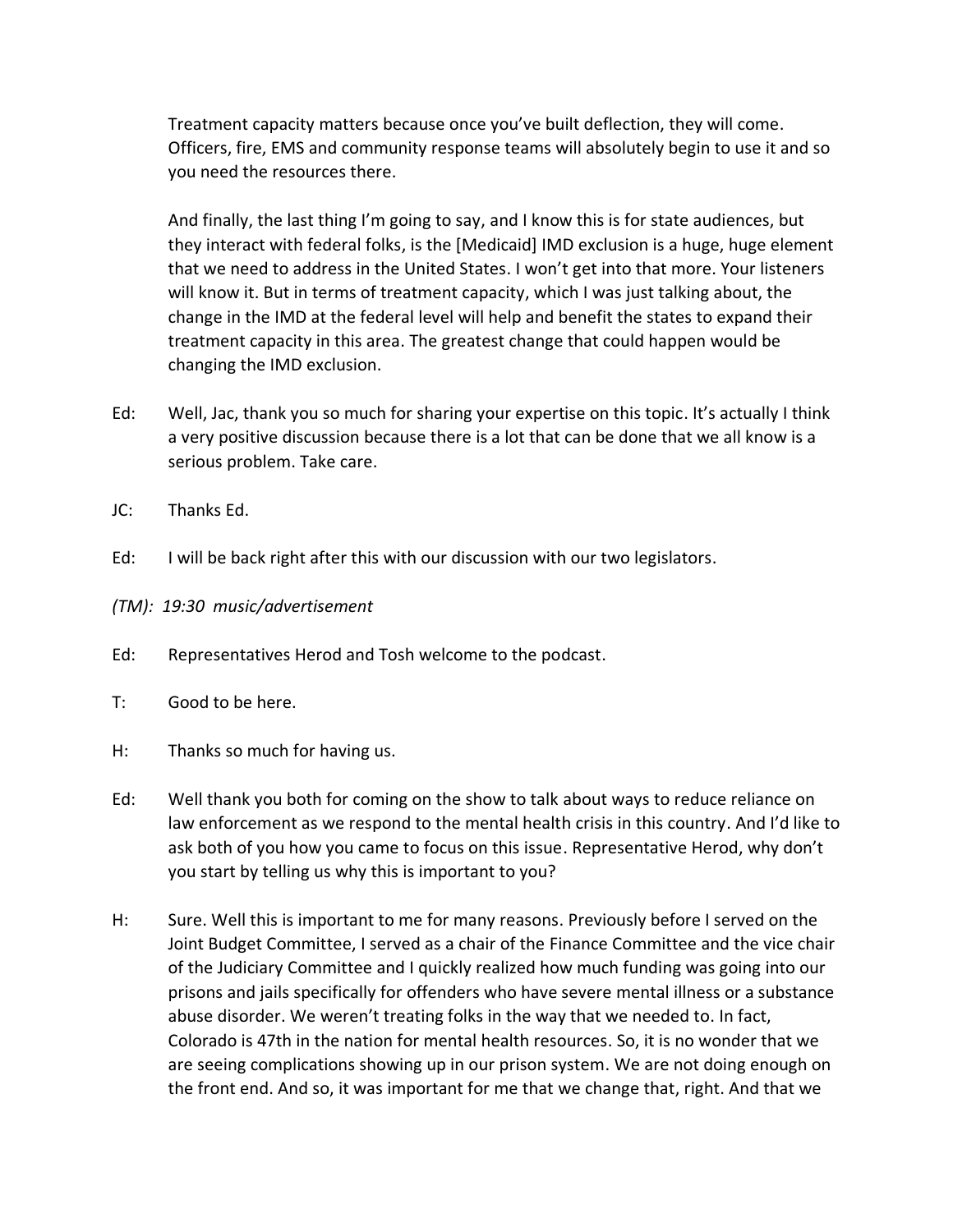provide more mental health resources to people before they get into the criminal justice system and actually support folks who need it. Ensure that we are actually bringing down the public safety concerns.

Additionally though, I will say personally it is important to me because my sister was caught up in the same system. And she has served 30 years in and out of prison. Thirty years of her life in and out of prison that really stemmed from trauma, addiction and mental health challenges that were never addressed. When she found her way out, she found her way back in because she never got the help that she needed. We see that every single day. And with Colorado being one of the top states in the nation for recidivism--meaning more people commit crimes and go back into the system--we know it is all connected. And so, it was important for me and quite frankly my colleagues in the General Assembly to prioritize mental health and substance misuse treatment so that we can really start to get ahold of our prison population, our budget. But also, so that we can ensure that Colorado is prioritizing public safety.

- Ed: Representative Tosh, how about for you? I know you were in law enforcement before coming to the legislature and I would assume that that experience brought you face to face with this issue pretty frequently.
- T: Yes it did. I spent 37 years in law enforcement and I guess during that 37 years, I probably encountered I guess about every conceivable situation one could imagine concerning the interaction between law enforcement and those experiencing a mental health issue. And of course, you know, you always ask yourself in law enforcement and the dilemma that law enforcement is faced with when you encounter someone that is having a mental health issue, you know, what do you do? Like the other representative just said, public safety is always the primary priority in that situation. But just to share with you a quick story to hopefully make my point. Back when I was a young trooper, I had gone to an emergency room at the hospital to follow up on a traffic accident. While I was there, the doctor pulled me aside and he said we need your help. He said we've got an individual here at the emergency room and, he just said, hey he doesn't have a medical problem. We've tried to convince him of that. He refuses to leave. And he is really causing a problem here in the emergency room for the other staff members and for the patients that we are trying to treat. So, what do you do in those situations?

And here in Arkansas, we had a statute on the books that allow law enforcement officers when we encountered those types of situations, state statute read the language and it was arresting and confining someone that was insane. I remember on that particular occasion that night, I ended up taking that person to the county jail and charged him under that statute and confined him for being insane. And, of course, they hired an attorney and while we were in court, well, the defense attorney I remember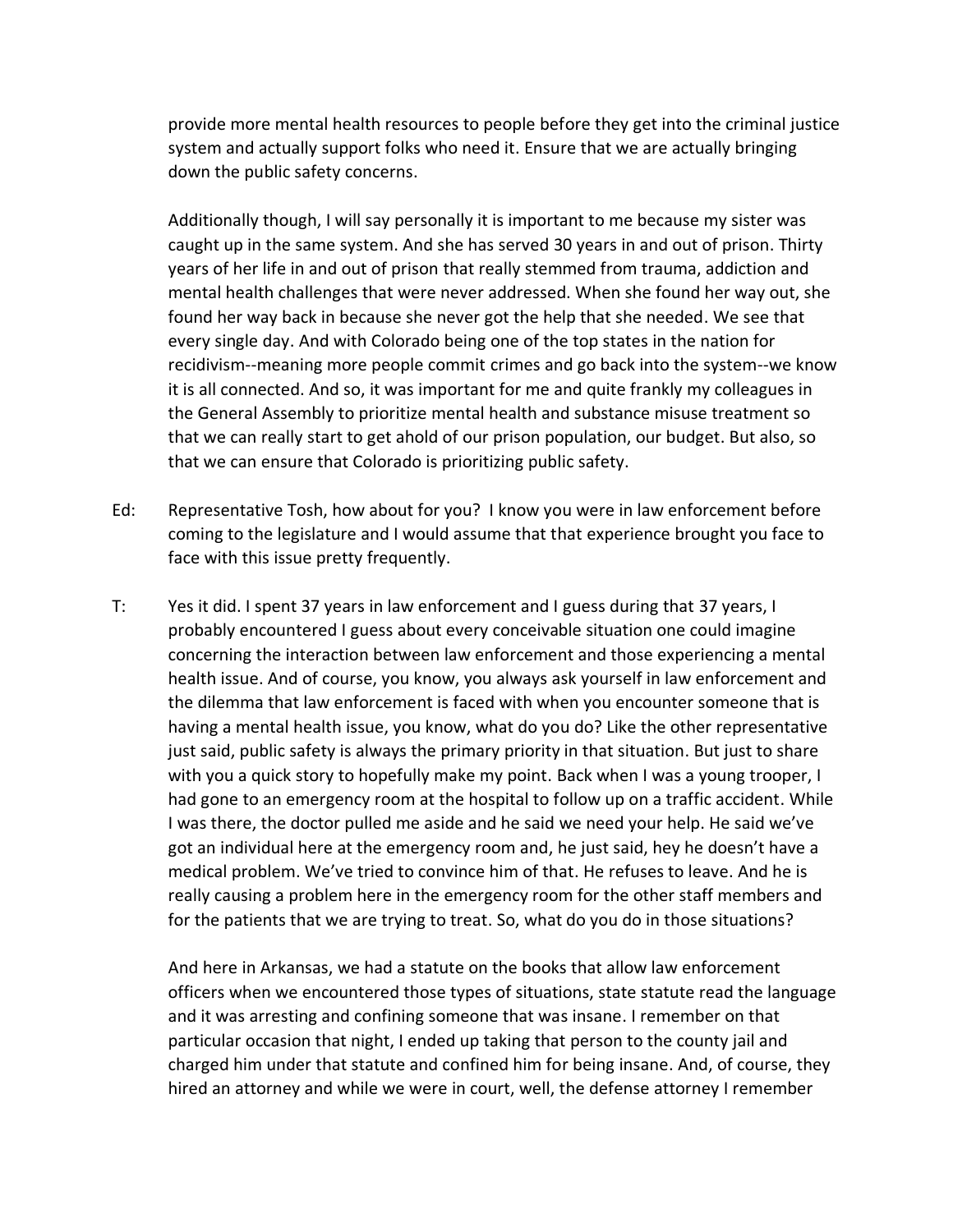asked me the question. He said, well, Trooper Tosh, just share with the court what training you have, what degrees do you have in dealing with mental health issues and just tell us what your background is and how you have the expertise to make the assessment or the evaluation between someone that's sane and someone that is insane according to this statute. And obviously the answer to that is I don't. And, of course, at that point, he made a motion to the court to dismiss the charge because I didn't have the training to make that decision and I remember the judge looked over at me and he said before I rule on this case, he said trooper is there anything you'd like to respond to that to the court in response to the defense attorney's motion. And I said yes sir, I would and I explained to the judge, and I think this is the position most law enforcement officers have always been in when it comes to dealing with mental health issues with individuals, is that public safety is first. And just like there at the emergency room, I had an obligation and a responsibility as a law enforcement officer to the safety of that person that was having those mental health issues. And also a responsibility to those people there in the emergency room. I told the judge I said you know your honor; I don't have a background in any degrees as far as making those assessments and evaluations of an individual. But your honor I said you know, I can't play a piano either but I can tell you when someone is playing one that is badly out of tune. And the judge ah he considered that and I appreciated that.

- Ed: Representative Tosh, let me stay with you for a minute. After you entered the legislature, you worked to expand training and alternatives for law enforcement officers responding to a mental health crisis. How did that happen?
- T: I was sworn in in January of 2015 as a state legislator. At the same time, we had a new governor and he was sworn in. And we started our legislative session and two weeks into that session, the governor had several of us that were newly elected over to the governor's mansion for dinner and I remember after dinner he went around the table and asked each one of us what was a priority for us as new legislators or something that we had a passion about that we wanted to try to get accomplished. When he got to me, he said Representative Tosh what about you? And I conveyed to him that one of my, my passion was to do something about mental health issues and the interaction with law enforcement and that we needed to come up with a plan to address that. I just said you know we, you know law enforcement is dealing with mental health issues, people with mental health issues all the time and I said we are using our county jails to house these individuals. I said it's not fair to them. It's not fair to our court system. I said and we are occupying those beds with people with mental health issues when they should be reserved for people that's actually committed a criminal act.

And he asked me how would it go about? What proposals I would make to address that and I said well I really believe that what we need to do is we need to look at building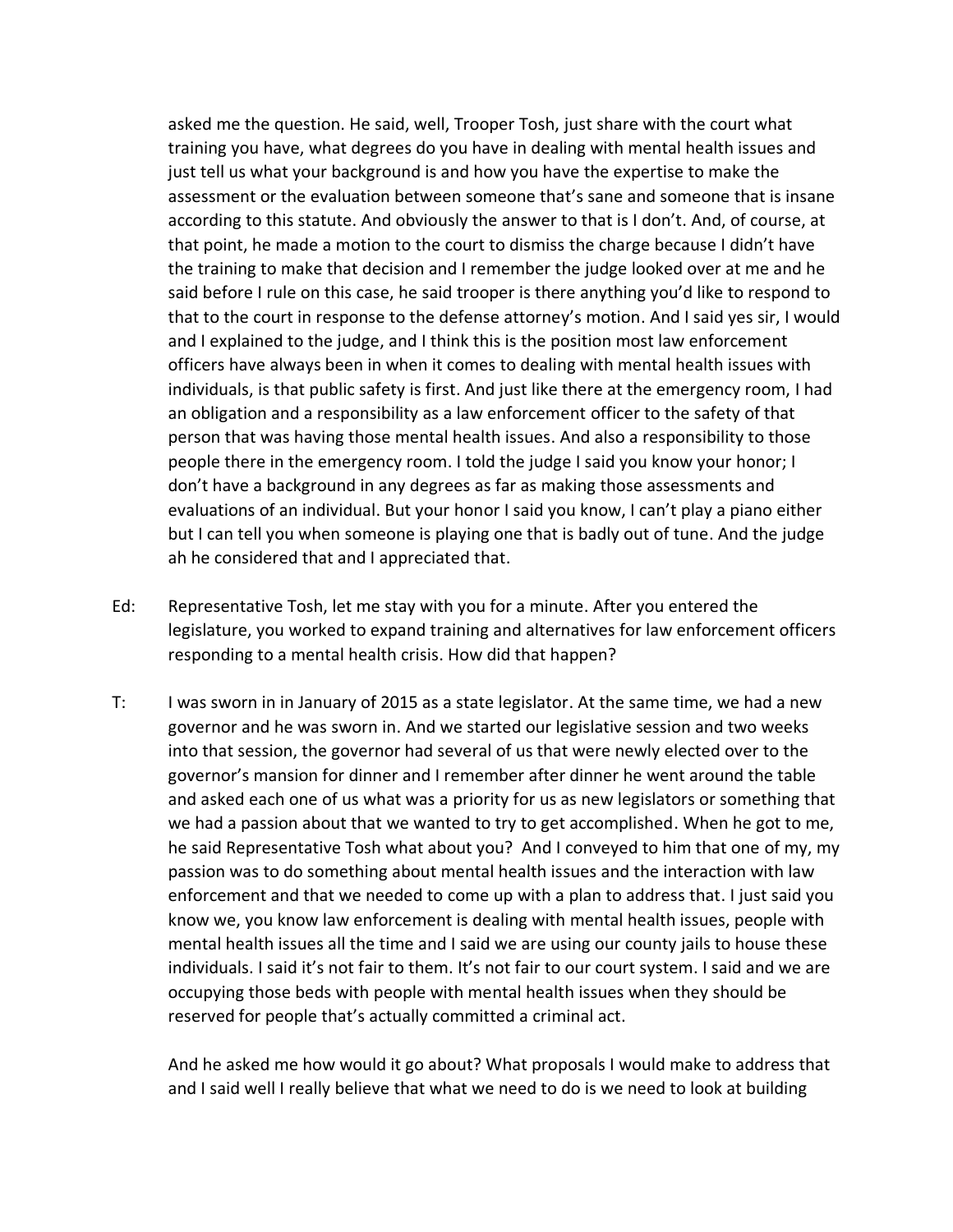some mental health units around this state and training law enforcement officers in identifying those people that have mental health issues versus those that have truly committed a criminal act. And I just remember the governor said well that sounds like it's going to be pretty expensive and I said yes sir, it probably will be. But I think the dividends that this state will receive in that will be worth every dime that we invest. And I'm not sure that the governor didn't already have that project on his radar or if I planted the seed or what, but nothing happened during that legislative session. But after that, the governor established a pilot program with two of the largest counties that we have in Arkansas and that pilot program was to identify the number of people that were being brought into our county jails that were experiencing a serious or persistent mental issue. And even startling to me was when those statistics came back, 31% of the people that were being brought to our county jails were experiencing some type of serious mental health issue. And, of course, from there, that got a lot of attention from the legislators and we moved forward in the 2017 session and we passed a bill that would, which I'll discuss further in this interview hopefully. The establishment of four crisis intervention units strategically located throughout the state. But also part of that bill to address your question was it also provided that there would be three levels of training for law enforcement officers. We are moving in the right direction for law enforcement to be able to identify these individuals and to be able to take them to one of these crisis intervention units and let them spend the night there instead of a night in the county jail.

*(TM): 29:29*

- Ed: Great. Well we are going to get to those triage units. But Representative Herod, let me switch over to you. You were involved in bringing the Star Program to Denver, which as I understand is modeled on the CAHOOTS program out of Eugene, Oregon. And I wonder if you could tell us more about that program and why you wanted to bring it to Colorado.
- H: As I mentioned earlier, Colorado has spent far too little on mental health and substance abuse services and far too much on incarceration. So, in Colorado and in Denver particularly I took off my legislative hat and decided to run a ballot measure called Caring for Denver. Caring for Denver provides \$35 million annually for mental health and substance misuse services right here in the city and county of Denver. We ran a ballot measure and even though we were told we couldn't do it, we did. And the measure passed with 70% of the vote. Coloradans support getting people help themselves, their friends, their families, their neighbors. So, what we did with that funding was decide, OK, part of this money will go to alternatives to jails so that no one has to touch the criminal justice system. Because what we know is that it is not necessarily only people with severe mental illness or those who are unfit for trial that are committing crimes. A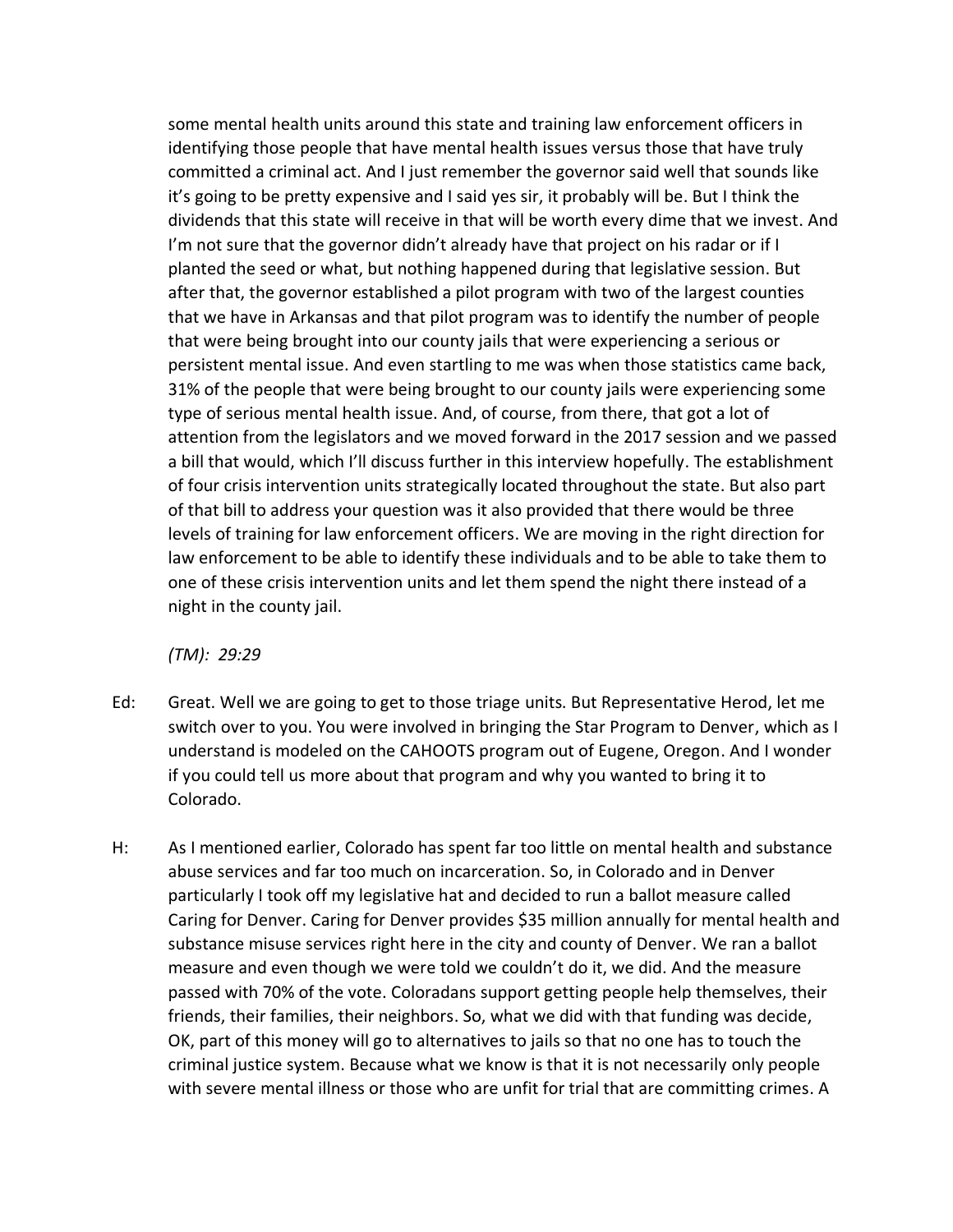lot of our crimes are low level offenses: stealing out of cars, carjacking and things like that because people are paying for their substance misuses order or because people are dealing with their mental health disorder and living on the streets.

Every single one of those people does not need prison right to become a productive member of society or to break their addiction. Instead, they need help. And so, I was asked by Commander now [Denver] Chief Pazen to go to Eugene, Oregon, and to see CAHOOTS and I got to tell you, I thought it was amazing. I was like what do you mean CAHOOTS? What are you talking about and he said it was an amazing program out of Eugene, Oregon, that got people help before they reached the system. And so, I went out there and I saw it firsthand on a ride along how CAHOOTS works. When someone calls 911 because someone needs help, what they do in Eugene, Oregon, instead of getting only a law enforcement response, they get a mental health professional and an EMT on mental health calls. So, I went to someone's house who had a weapon, a boxcutter, who was threatening to kill himself and I saw CAHOOTS work in tandem with law enforcement to talk that person down. To get them help. To get them stabilized on their medication. To stay on scene for a total of probably about two hours as that person stabilized and got them the services that they needed. And I thought, wow, this actually works. We could bring this to Denver. And so we created STAR-- Support Team Assisted Response, right here in Denver. Caring for Denver funded it with about \$270,000 to start to get a van and to pay for staff to actually ride around and get people the help they needed and to tie this service into 911. And it has been extremely successful.

In our first year of STAR, we have had zero negative instances with law enforcement. We have had zero referrals to jail. And we actually had law enforcement come to us and ask for help on calls which has been great. The partnership has been phenomenal, and it's been working. So, we've taken the STAR model now and brought that into the state capital. We now have funding resources for cities and counties across the state of Colorado who want to have a crisis intervention teams, that want to have a STAR-like teams and co-responders to ensure that people are getting the access to the help that they need and not the overreliance on the criminal justice system, which we know is just not working.

- Ed: So Representative Herod, I know you are a little short on time and I want to make sure I ask you about other legislative actions in the past couple of years related to changing how Colorado funds and responds to the mental health crisis. Are there other things you would like to highlight in that area?
- H: Absolutely. This year, we are actually investing upwards of \$500 million dollars in mental health and substance abuse services right here in Colorado. We are using the federal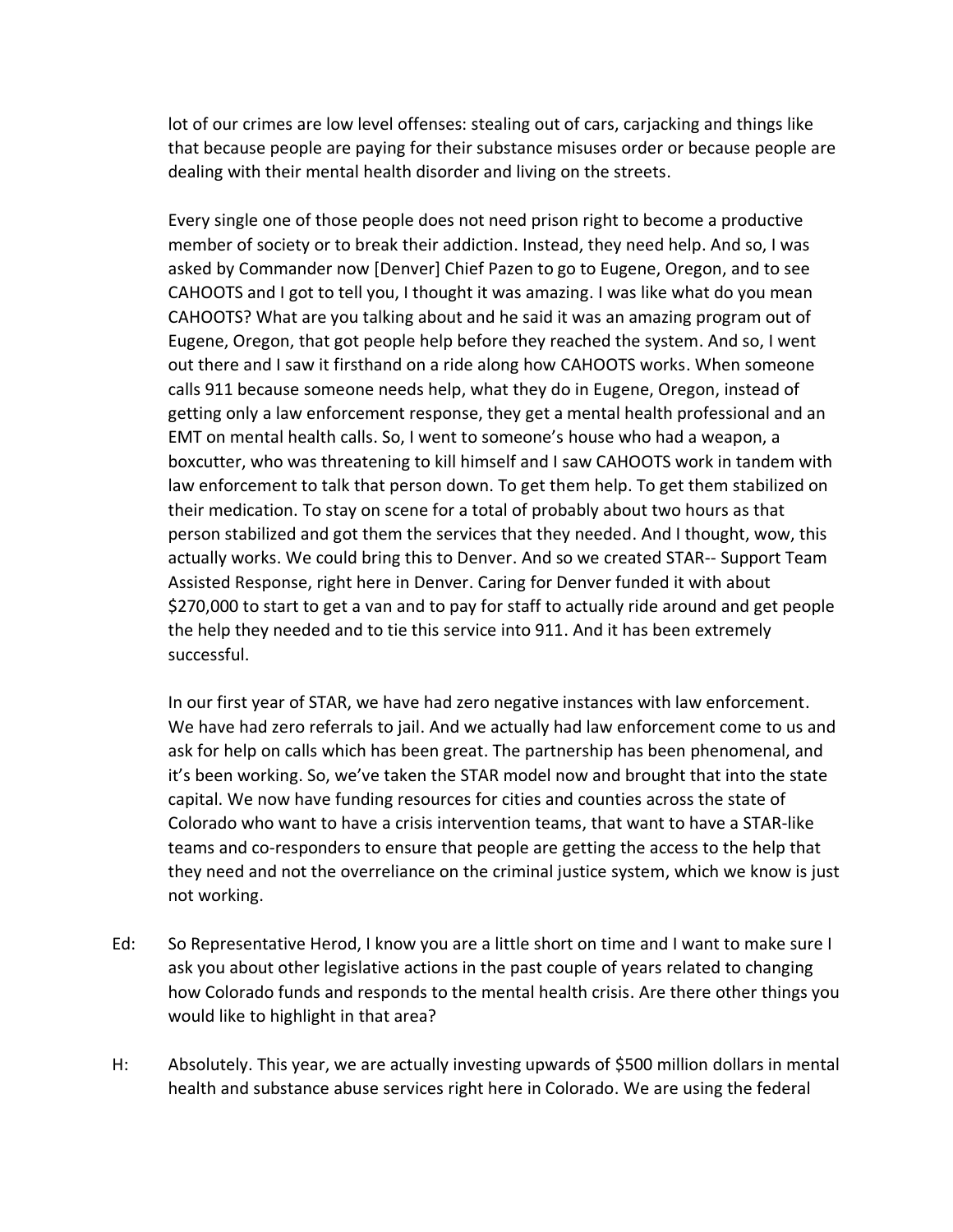ARPA dollars to do that. We are saying that mental health needs to be a priority whether it is young people in our school. Whether it's people who have had access or touches of the criminal justice system or those who don't. We will get people the help that they need. It is my goal and vision that regardless of if you are in crisis or not that every single Coloradan has a place to go when they need help, when they need someone to talk to or when they are also in crisis. That's what we are doing here with this funding and that is what Denver is also doing with Caring for Denver and we are very excited to make that happen. We are also dealing right now with the fentanyl crisis. As we know, fentanyl is affecting a lot of our states and some have been dealing with this for a while. Colorado is dealing with it right now. And we are saying that we are going to prioritize treatment. Not just felonization or jail or prisons for folks who need it, for folks who are addicted to fentanyl or other substances. And so, we are shifting our priorities here in the state and we are seeing I think positive outcomes from that work.

- Ed: Representative Tosh I wonder, we talked a little bit about the triage centers. Could you talk a little bit more about that and kind of what's the goal of that and how those are functioning?
- T: Like I said, Ed, in 2017 when we passed 423, we appropriated during that act, we allocated money to build those four crisis intervention units across to be strategically located throughout Arkansas. We have one in the northwest, northeast, southwest and southeast part of the state. We appropriated \$1. 6 million per unit for the construction of those units. And we still fund those and we do that out of our general revenue. It is expensive, but I'm telling you it's a bipartisan effort. There's been no pushback from it. We've got everybody onboard. Those units, like I said, are strategically located. It has allowed law enforcement now for a place to be able when they interact with someone with a mental health issue, they now have a place to take those individuals to get them the treatment that they need instead of taking them to the county jail. And those units have a staff of about 20 people. They are made up of a Registered Nurse. They are made up of at least two psychiatric Registered Nurses. Also a mental health expert and other staff members. And like I said, we through the Department of Human Services, we are funding those units out of general revenue to \$130,000 a month for each unit. We just recently finished up with our fiscal session here in Arkansas. We increased the funding for those units from \$350 a day per patient that they see up to \$570.00 a day because we realized that how extremely important it is that these units be utilized to help people that are in these difficult times with mental health issues. So, you can see from that and it is working. Since all four units 2017 when we authorized the building of those crisis intervention units, we had the first one to be completed and open its doors in 2018. Two others followed in 2019 and then the fourth one was completed in 2020. And since the opening of those four crisis intervention units here in Arkansas, we've had around 7,200 people with mental health issues that have gone through those units. And I think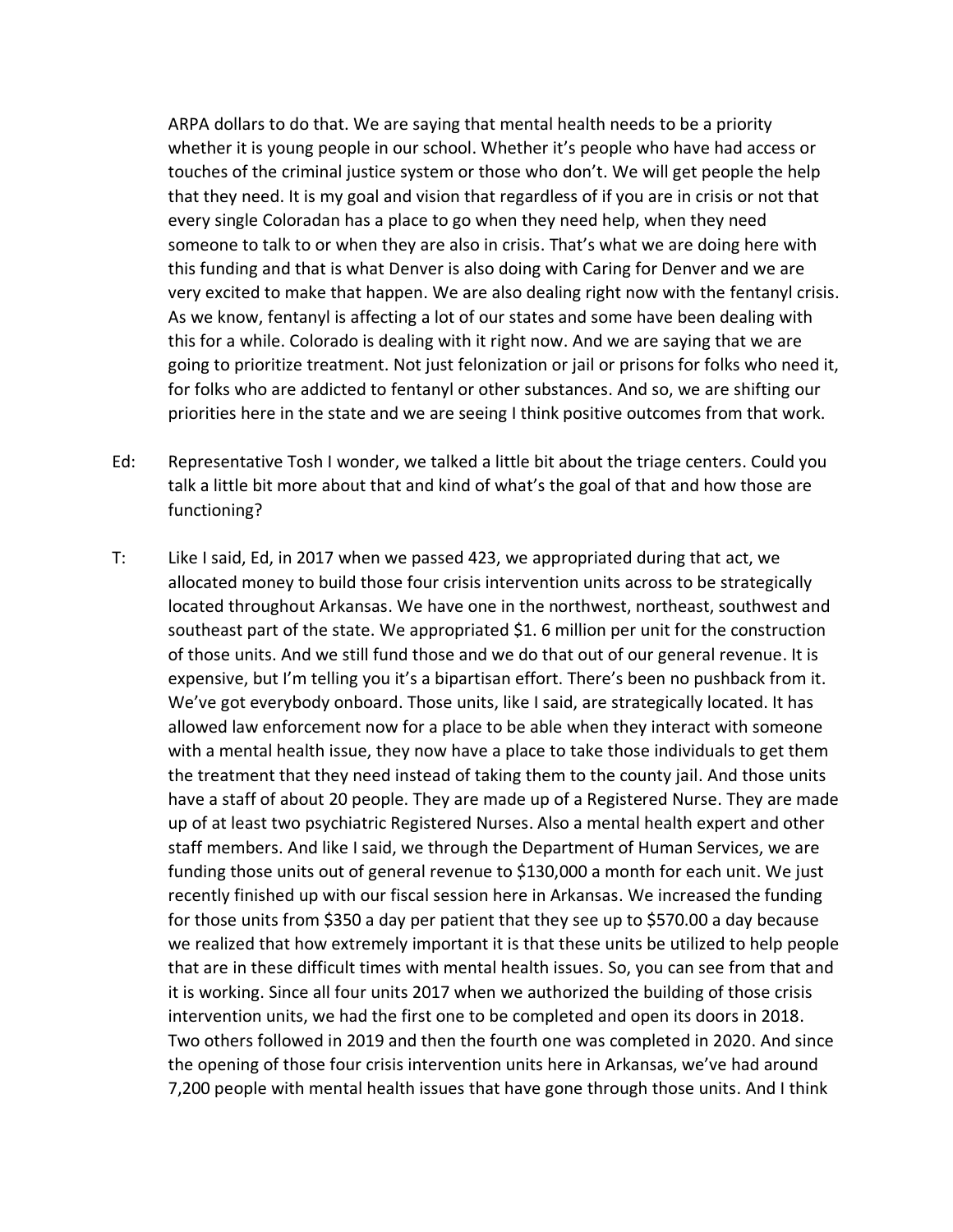talking about law enforcement, I think what's really impressive about this and how this has worked really helping law enforcement is that 2400 of those individuals that have visited the crisis intervention units, 2400 were diverted there by law enforcement officers. So you can see it's really been a great effort among mental health professionals and law enforcement officers in addressing this issue.

- Ed: Yeah that does sound like it has been very successful. You know as we get ready to wrap up here, you all know of course that your colleagues, our audience, and I always like to ask people about lessons learned and I'm going to ask Representative Herod. Maybe she can start out and say what advice she would share with her colleagues around the country.
- H: Absolutely. What I would say is think about being innovative. You know. Think about trying new things. Always work in partnership with law enforcement. But a lot of us have the same goals in mind, which is to keep people off of the streets, out of jail, not committing crimes and getting the treatment and their needs met, right. The treatment they deserve. And so, work together to find creative solutions to make that happen. What I will say is in Colorado you don't have to do much to convince one of our sheriffs or chiefs that we need to have more mental health services available in their counties or even in their jails and jurisdictions. And so take that and work together to make something I think quite transformative happen. It's important that we don't over rely on the criminal justice system to get people the help that they need. Look outside of that. Get people help early you know before they commit crimes, before they are in the system and don't wait until they commit a high-level crime before they get access to services. If you have any of those barriers in your state, remove them and ensure that people do get that help. And also work with therapists. Work with insurance. Work with as many folks as you can to ensure that mental health is a priority. And I guarantee you will see the impact not only on the lives of your constituents, but also on your state budget when it comes to corrections and jails and your child welfare systems as well. Let's get people the help that they need and let's save lives and help people thrive.
- Ed: Representative Tosh, how about you? You get the last word here. What would you tell your colleagues around the country?
- T: I would say that I realize that what we've been able to do here in Arkansas, it is expensive and like I said, we funded this out of general revenue. But I think what we've been able to really accomplish is that we've taken people that have mental health issues and we've removed them from the criminal justice system and we have a facility now that they can go to and get the treatment that they need. It's also been a blessing to our criminal justice system because our courts and our jails were already backlogged so it's freed them up. And like I said, our jails now are being used what they were designed to